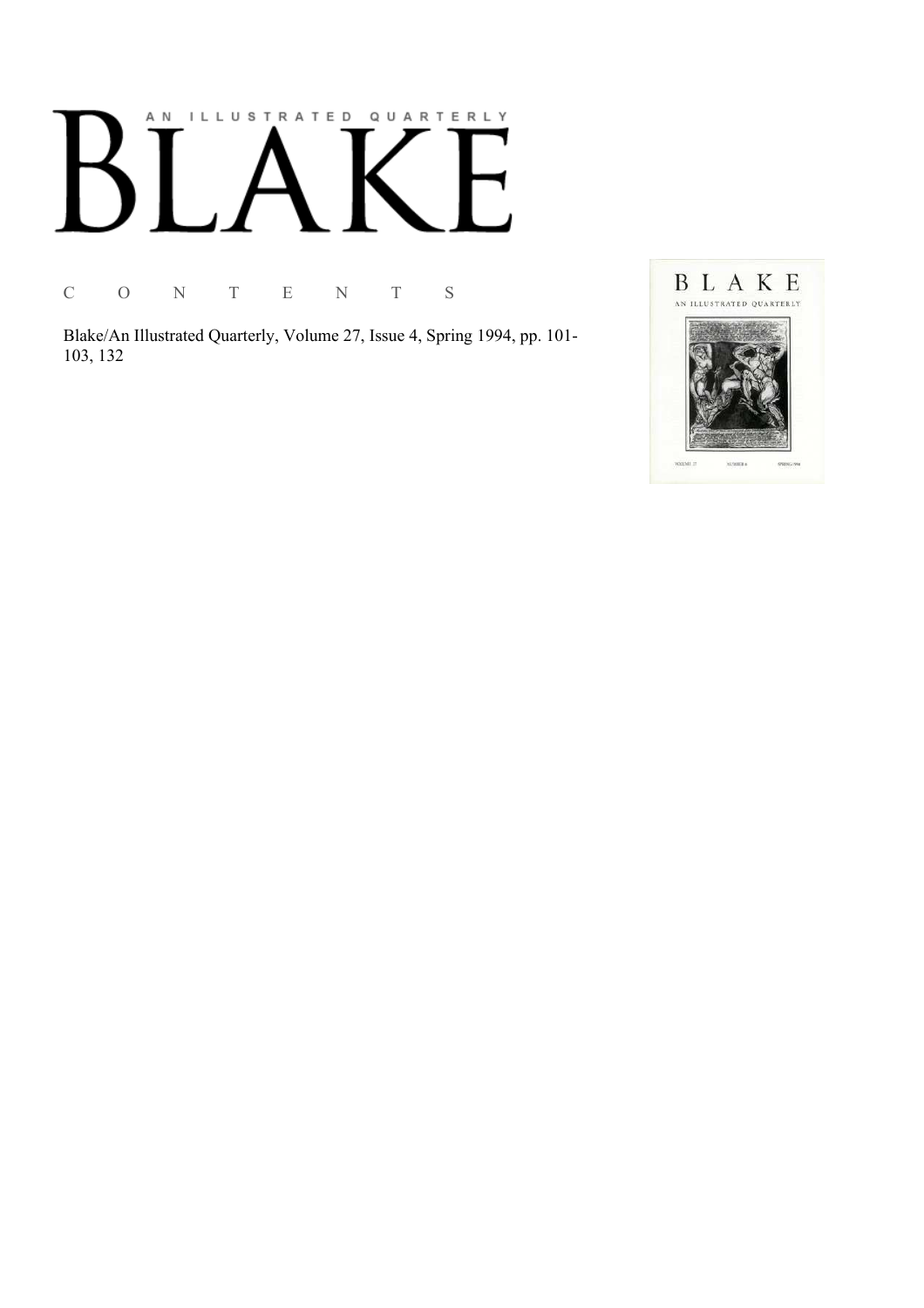# BLAKE

### AN ILLUSTRATED QUARTERLY



**VOLUME 27** 

**NUMBER 4** 

**SPRING 1994**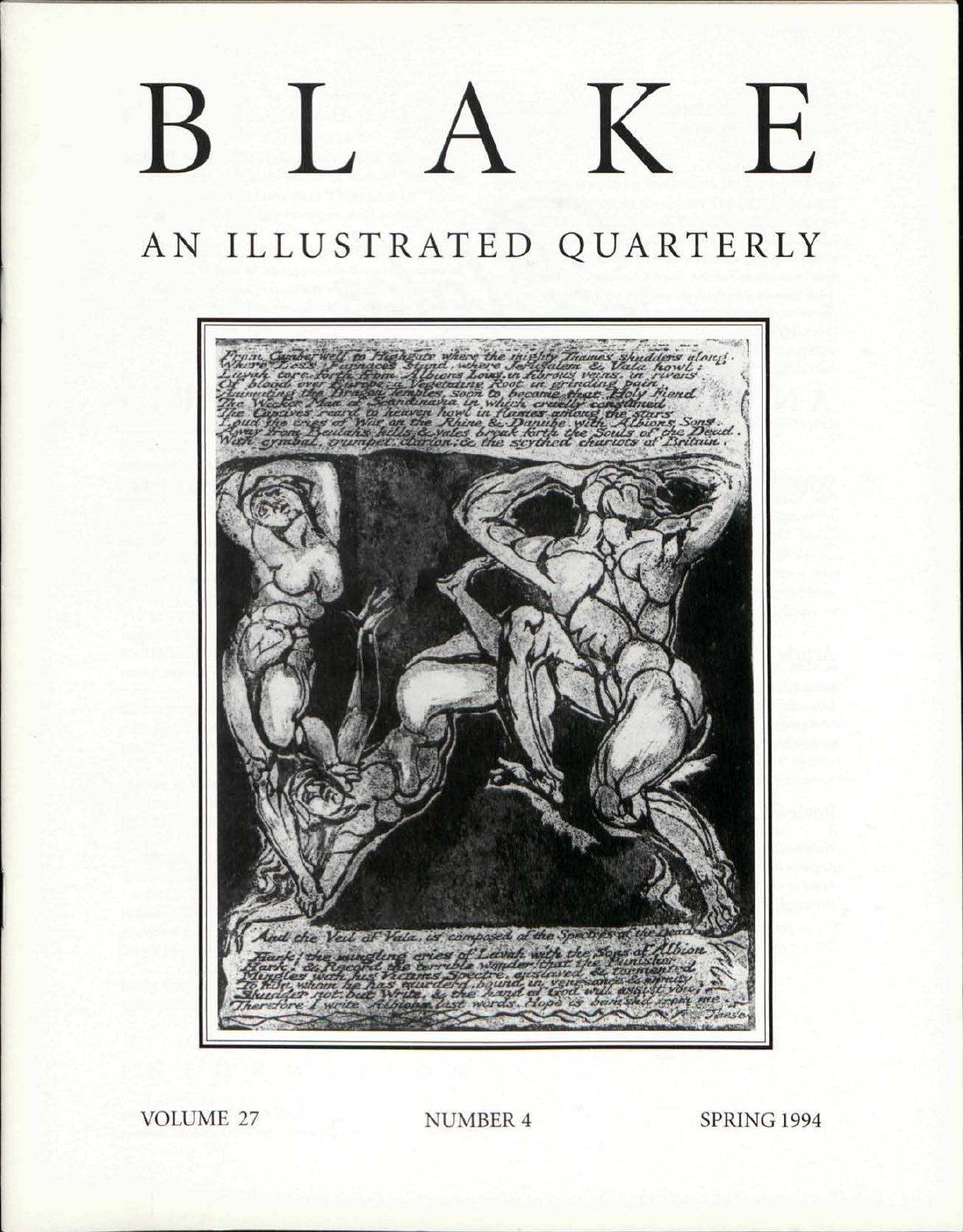*&Uk e* 

## AN ILLUSTRATED QUARTERLY

VOLUME 27 NUMBER 4 SPRING 1994

#### CONTENT S

#### Article

Blake in the Marketplace, 1993, Including a Report on the Sale of the Frank Rinder Collection *by Robert N. Essick* 

104

#### Review

Wendy Wassyng Roworth, ed., *Angelica Kauffman: A Continental Artist in Georgian England Reviewed by G. E. Bentley, Jr.* 130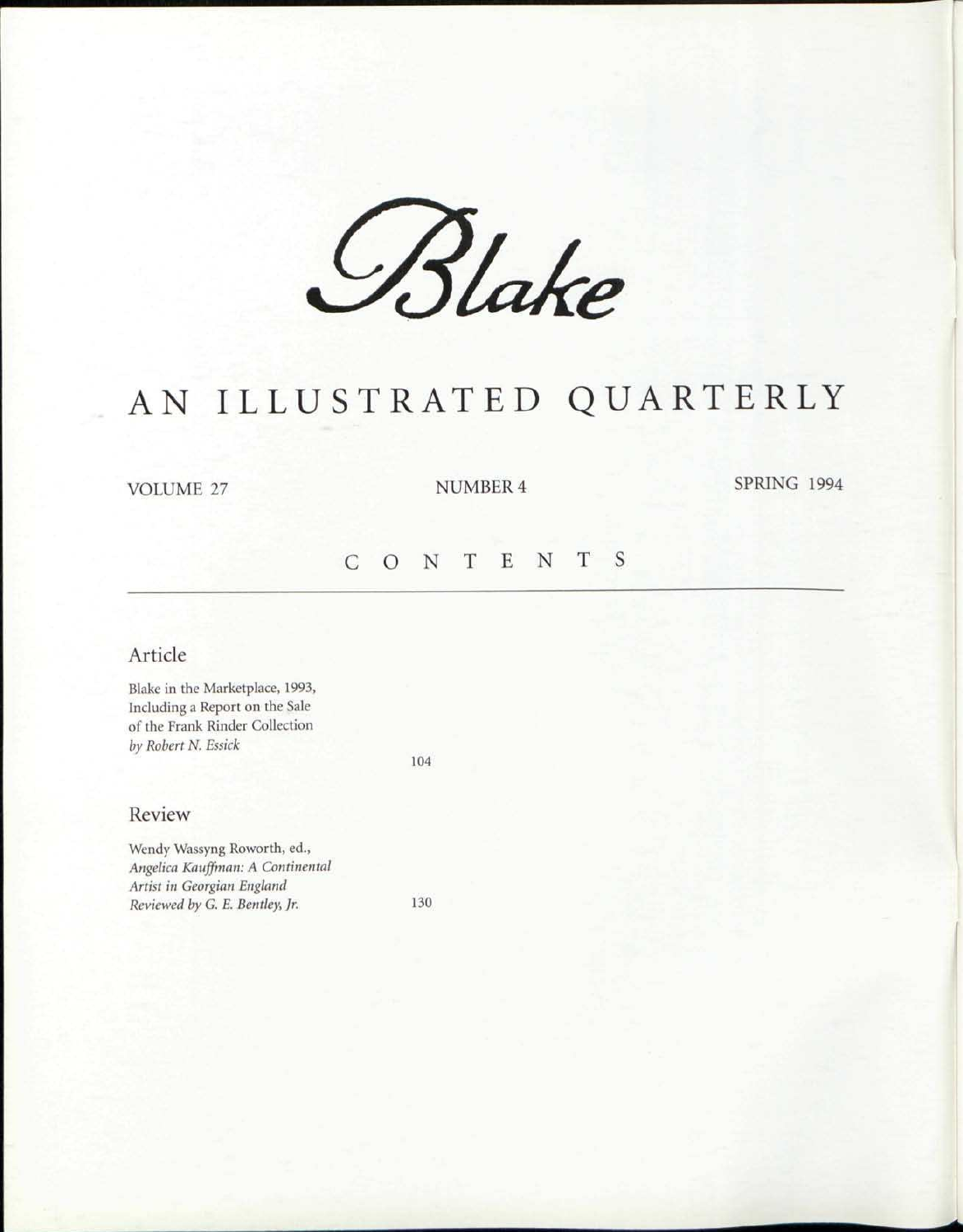#### CONTRIBUTOR S

ROBERT N. ESSICK, Professor of English, University of California, Riverside, is the author of "Gender, Transgression, and the Two Wordsworths in 'Tintern Abbey,"' forthcoming in *Texas Studies in Literature and Language.* 

G. E. BENTLEY, JR., of the University of Toronto, would be delighted to hear of, and especially to receive copies of, works related to Blake, particularly works which might otherwise be overlooked in the Checklist of "Blake and His Circle."

$$
E \quad D \quad I \quad T \quad O \quad R \quad S
$$

EDITORS: Morris Eaves, University of Rochester, and Morton D. Paley, University of California, Berkeley.

BIBLIOGRAPHER: G. E. Bentley, Jr., University College, University of Toronto, Toronto, Canada.

REVIEW EDITOR: Nelson Hilton, University of Georgia, Athens.

ASSOCIATE EDITOR FOR GREAT BRITAIN: David Worrall, St. Mary's College.

PRODUCTION OFFICE: Morris Eaves, Department of English, University of Rochester, Rochester, NY 14627.

TELEPHONE 716/275-3820. FAX 716/442-5769. PRODUCTION OFFICE EMAIL: PNPJ@db1.cc.rochester.edu.

Morris Eaves, Department of English, University of Rochester, Rochester NY 14627. Email: meav@db1.cc.rochester.edu.

Morton D. Paley, Department of English, University of California, Berkeley CA 94720. Email: P72735@garnet.berkeley.edu.

G. E. Bentley, Jr., University College, University of Toronto, Toronto, Ontario M5S 1A1 Canada.

Nelson Hilton, Department of English, University of Georgia, Athens, GA 30602. Email: NHilton@uga.cc.uga.edu.

David Worrall, St. Mary's College, Strawberry Hill, Waldegrave Road, Twickenham TW1 4SX England.

#### INFORMATIO

MANAGING EDITOR: Patricia Neill INTERNS: Lauren Raimondi, Stacy Nabers *BLAKE /AN ILLUSTRATED QUARTERLY* is published under the sponsorship of the Department of English, University of Rochester.

SUBSCRIPTIONS are \$50 for institutions, \$25 for individuals. All subscriptions are by the volume (1 year, 4 issues) and begin with the summer issue. Subscription payments received after the summer issue will be applied to the 4 issues of the current volume. Foreign addresses (except Canada and Mexico) require an \$8 per volume postal surcharge for surface, an \$18 per volume surcharge for air mail delivery. U.S. currency or international money order necessary. Make checks payable to *Blake/An Illustrated Quarterly.*  Address all subscription orders and related communications to Patricia Neill, *Blake,* Department of English, University of Rochester, Rochester, NY 14627.

BACK ISSUES are available at a reduced price. Address Patricia Neill for a list of issues and prices.

MANUSCRIPTS are welcome. Send two copies, typed and documented according to forms suggested in *The MLA Style Manual,* to either of the editors: Morris Eaves, Dept. of English, University of Rochester, Rochester, NY 14627; Morton D. Paley, Dept. of English, University of California, Berkeley, CA 94720. Please send floppy disks if your manuscript was typed on a computer, and note the name of the computer, the word processing system used, and the file name of your article.

INTERNATIONAL STANDARD SERIAL NUMBER: 0160-628x. *Blake/An Illustrated Quarterly* is indexed in the Modern Language Association's International Bibliography, the Modern Humanities Research Association's Annual Bibliography of English Language and Literature, *The Romantic Movement: A Selective and Critical Bibliography* (ed. David V. Erdman et al.), American Humanities Index, Arts and Humanities Citation Index, and Current Contents.

®1994 Copyright Morris Eaves and Morton D. Paley

COVER ILLUSTRATION: *Jerusalem,* copy C, pi. 47. Relief etching and Blake's "Woodcut on Pewter" technique, 21.1 x 16.1 cm. on wove sheet, 32 x 25 cm. Photo courtesy of Christie's London.